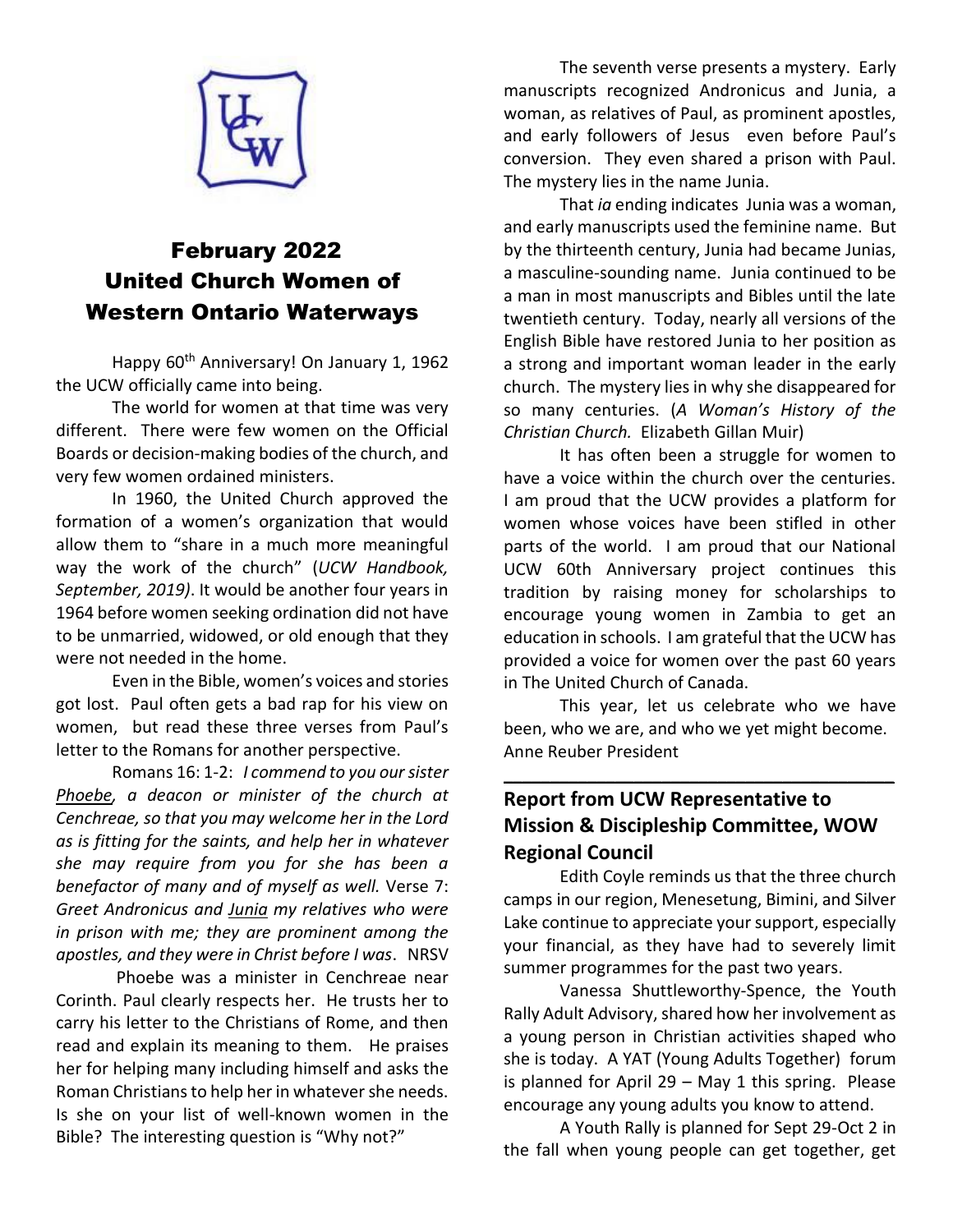involved, and experience spiritual and personal growth through fun, fellowship, faith, and a connection with the UCC.

There are two Winter/Spring 2022 Right Relations Events by zoom you might be interested in: *Learn How/Why Tobacco Ties are Made* on **Feb. 24, 7-8:30 pm**, and a follow-up to last year's Truth and Reconciliation Sessions on Thursday, **March 10, 1:30 – 3:00 pm.** Both require pre-registration.

Contact: Thérèse Samuel (Rev.) *she/her,*  Minister, Right Relations and Social Justice, Antler River Watershed, Western Ontario Waterways, Horseshoe Falls [TSamuel@united-church.ca](mailto:TSamuel@united-church.ca)

\_\_\_\_\_\_\_\_\_\_\_\_\_\_\_\_\_\_\_\_\_\_\_\_\_\_\_\_\_\_\_\_\_\_\_\_\_\_\_\_\_\_

#### **Upcoming Events**

#### **World Day of Prayer 2022**

World Day of Prayer service materials are available online at [www.wicc.org](http://www.wicc.org/) . The full-length Service Video is free to download now. Printed materials, DVD and USB memory stick can be ordered for use.

Join with women in your community and around the world in this World Day of Prayer service prepared by women of England, Wales, and Northern Ireland, using Zoom or Facebook Live on Friday, March 4, or move your date to a time of warmer weather when you can safely meet outdoors. See the latest *Keeping in Touch* for more details.

### **Save the Date**

\_\_\_\_\_\_\_\_\_\_\_\_\_\_\_\_\_\_\_\_\_\_\_\_\_\_\_\_\_\_\_\_\_\_\_\_\_\_\_\_\_\_

### **Annual General Meeting of UCW of WOW Region**

Saturday, April 9, 2022 10 am by zoom. Annual Reports will emailed the week of March 21.

#### **Leadership Needed**

You are invited to consider joining the Regional UCW executive for 2022-23. This is an opportunity to contribute your experience, your sense of vulnerability and inadequacy, and your unique skills to journey with others on the challenging and exciting path of leadership. The new executive will be elected in April at our AGM.

There are openings for President and Secretary as well as for any of the other executive positions.

Below, are brief job descriptions of the positions of executive officers as outlined in the *UCW Handbook, September 2021* and in the Nominations Report in the *2020 Annual Report* passed at the first Annual General Meeting of UCW of WOW Region on April 12, 2021.

#### **WOW Regional UCW Executive shall have the following structure and officers:**

**A core Executive** to be elected at the Annual General Meeting to the positions of President, President-Elect, Treasurer and Recording Secretary; **up to 8 members-at-large** to be elected or appointed to the Executive; representation from each of the four areas of the region.

**Term of office:** Except for the President-Elect who has a one-year term before stepping up as president, all terms are for 3 years with 1/3 of the executive stepping down each year.

**Communications Officer** to be appointed to a three-year term.

**Representative to WOW Regional Council** to be appointed

**President:** conducts business meetings; represents WOW Regional UCW at various functions eg. Yearly NUCW Executive Meeting, Tri-regional planning meetings; generally oversees the functioning of the regional UCW business; facilitates communication with the wider church, the region, the Tri-Regions, the National UCW and the local membership.

**President-Elect:** normally represents the region at the NUCW Executive Meeting along with the President; can take over the role as President if required; becomes President upon the retirement of the current president.

**Treasurer** keeps financial records for the Regional UCW; presents a financial report at each meeting and a full financial report at the AGM; prepares an annual budget to present to the membership; collects assessments and sends funds as designated in the annual budget.

**Secretary** records, distributes, and keeps files of minutes; contributes to the preparation of the annual report; arranges for the minutes and records to be sent to the Regional Archives periodically.